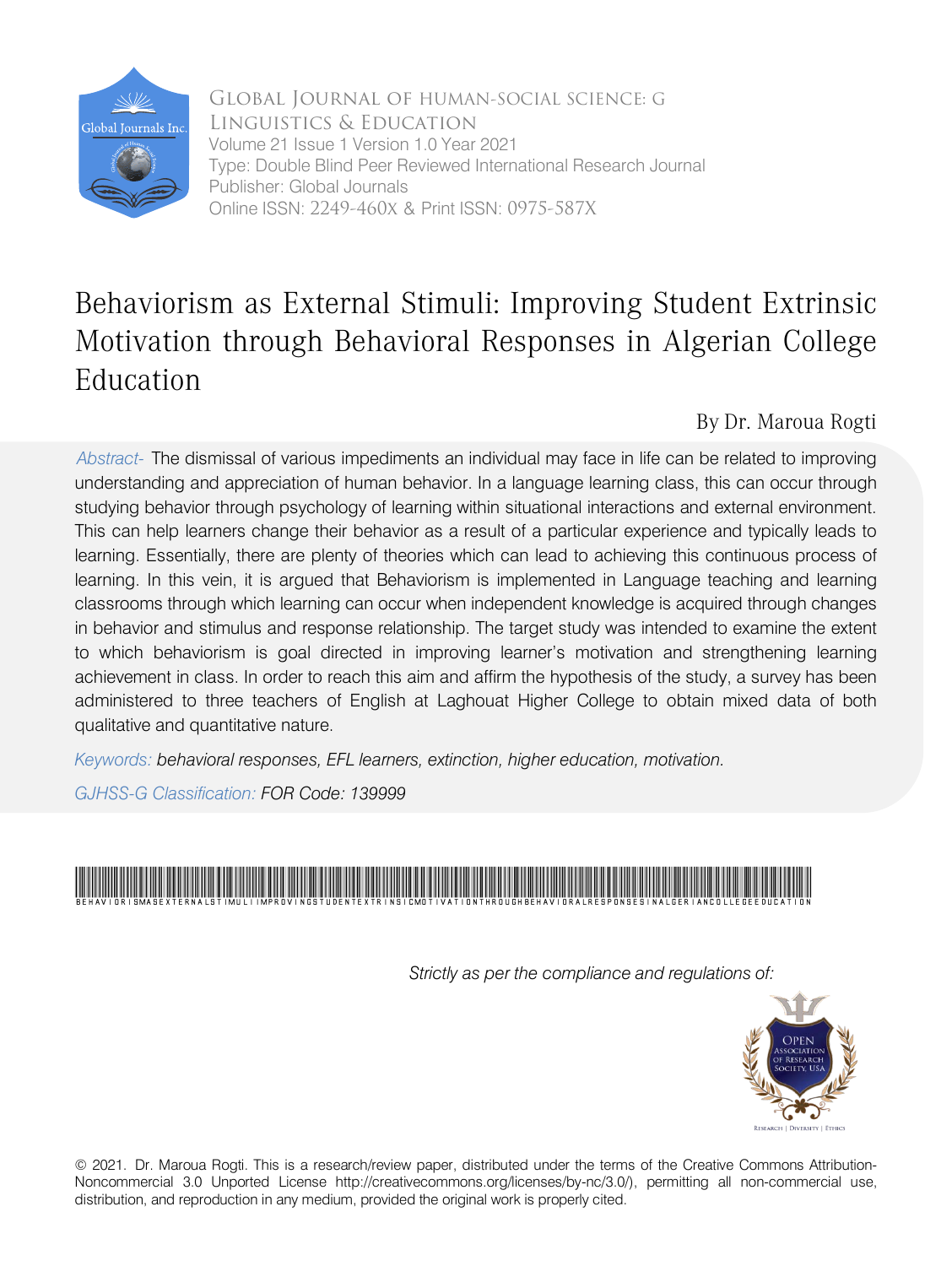# Behaviorism as External Stimuli: Improving Student Extrinsic Motivation through Behavioral Responses in Algerian College Education

Dr. Maroua Rogti

Abstract<sup>+</sup> The dismissal of various impediments an individual may face in life can be related to improving understanding and appreciation of human behavior. In a language learning class, this can occur through studying behavior through psychology of learning within situational interactions and external environment. This can help learners change their behavior as a result of a particular experience and typically leads to learning. Essentially, there are plenty of theories which can lead to achieving this continuous process of learning. In this vein, it is argued that Behaviorism is implemented in Language teaching and learning classrooms through which learning can occur when independent knowledge is acquired through changes in behavior and stimulus and response relationship. The target study was intended to examine the extent to which behaviorism is goal directed in improving learner's motivation and strengthening learning achievement in class. In order to reach this aim and affirm the hypothesis of the study, a survey has been administered to three teachers of English at Laghouat Higher College to obtain mixed data of both qualitative and quantitative nature. The findings of the study can be a crucial reference for teachers to provide adequate behaviorist principles and study strategies to encourage the change of behavior, promote motivation achievement, and develop self-directed learning among learners.

*Keywords: behavioral responses, EFL learners, extinction, higher education, motivation.*

## I. Introduction

permanent change in the individual's behavior can happen due to experience, environment, and surroundings; this is literally how learning occurs. **Learning is generally a change in the individual's behavior** can happen due to experience, environment, and surroundings; this is literally how learning occurs.<br>Learning is generally a change which happens to the behavior of an individual as a result of experiencing or acquiring knowledge. In the late 19<sup>th</sup> century, theorists around the world came with conventional theories which tempted to signify a broader prospect of the flow of the learning process in classroom. In fact, Greek philosophers made assumptions about the human behavior and mental processes. As Aristotle believed that individuals have rational souls and Plato claimed that the human brain is the seat of mental processes.

However, the Greek philosophy Rene Descartes claimed that the human soul and body are separate entities, the body is a physical entity with scientifically measurable behavior and the mind is a spiritual entity which cannot be measured. Locke and Hobbes reacted as the body and mind are the same and all individual experiences are physical processes which occur inside the brain. These Ancient Greek philosophers were the early founders of thought who managed to uncover the nature of learning and how knowledge is acquired by an individual. They tempted to theorize the fact that any attempt of maintaining the learning process cannot be afforded without considering the element of soul.

At the beginning of the  $19<sup>th</sup>$  century, psychology as the study of human behavior appeared as a science with Wilhelm Wundt who founded the first laboratory of psychology in 1879. He assumed that understanding the human mind is associated with the study of conscious thought. As the human consciousness is related to the human's thoughts, feelings, and emotions when reacting to a particular stimulus, the parts of consciousness are related to each other and can interact with each other in a physical environment. A gap has been bridged between the ancient thought and modern theories of learning. This claim has been adopted to develop the school of Structuralism which studies the structure of the conscious mind through introspection method. Structuralism claimed that mental processes must be observed, in terms of observed facts. As an early school of thought, Structuralism emphasized the diversity of change that an individual go through to the objective sensations and subjective feelings.

This school of psychology has been criticized by Functionalism school which studies the function of the mind and how the mental elements can change according to the environment and life situation, and how can an individual adapt with the learning environment. Later, Behaviorism is another school which was founded by Watson, Pavlov, and Skinner who argued that human behavior is affected by a particular stimulus and experiences. This theory of learning had a great influence on education which contributes to helping learners to respond to a particular stimulus so that their behavior changes and learning occurs. According to behaviorists, learning occurs when the learner receives a particular stimulus which can lead them to change their behavior. This can go through adapting to a stimulus, then responding to it, and then adopting a

*Author: Training College of Teachers Laghouat, (ENS) of Laghouat, Street of Martyrs, Station post, Laghouat, Algeria. e-mail: m.rogti@ens-lagh.dz*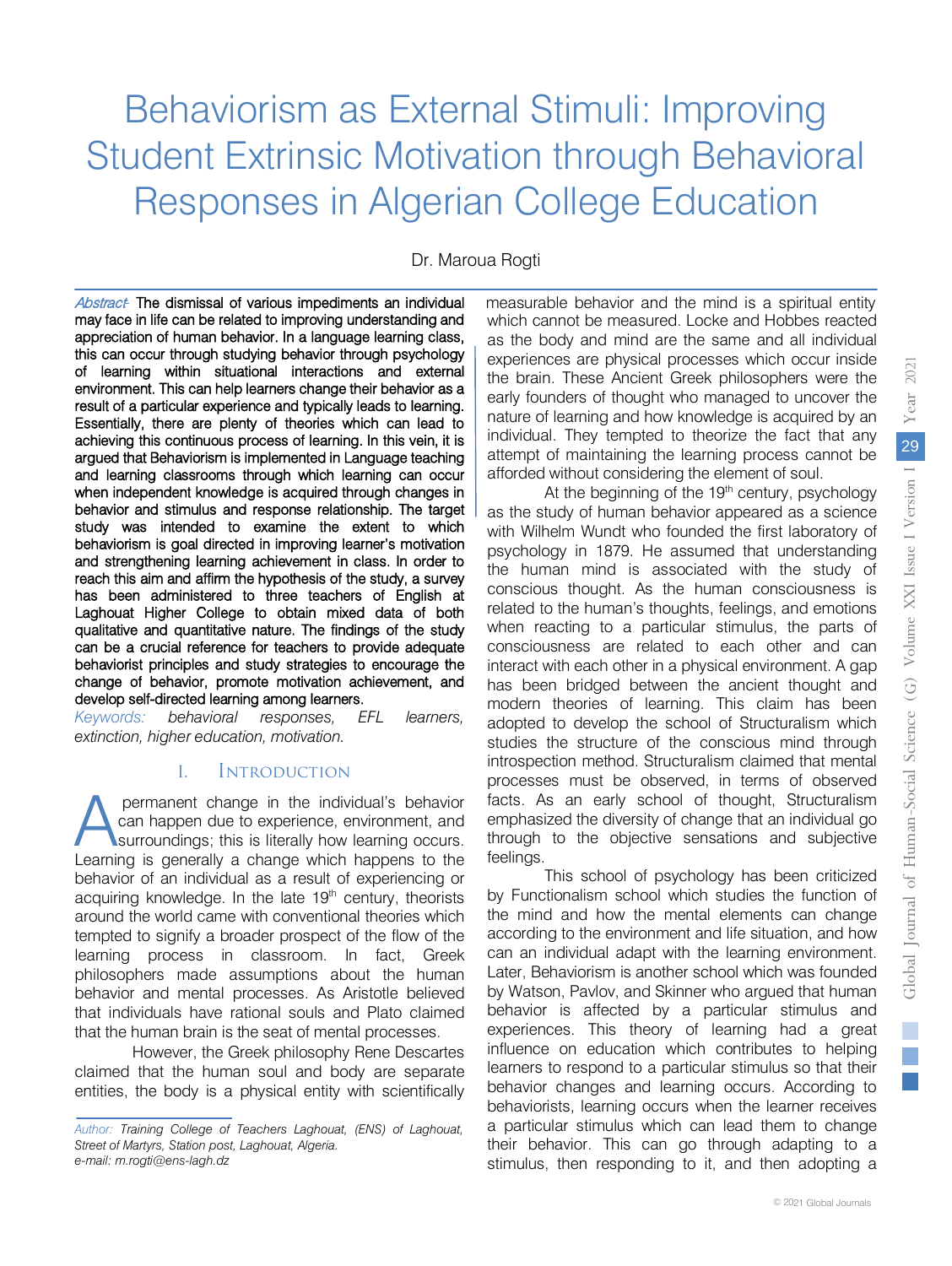change of behavior for achieving coaching practice in learning and improve academic achievement as well.

This study aims at providing a comprehensive investigation of the relationship between behaviorism theory and students' extrinsic motivation. The main research question addressed is about the extent to which is behaviorism an adequate predictor of learner extrinsic motivation and achievement. The problem of the research can be explored through the fact that EFL learners can generally be self-guided and independent through making independent choices, setting goals and objectives, as well choosing their own right learning strategies to accomplish tasks. Nowadays, learners do not need and external factor or external stimuli to monitor their own progress. According to behaviorist theory of learning, changes in behavior are caused by external stimuli as the teacher's role is to help learners construct knowledge and reflect on and use a variety of learning strategies.

For the sake of efficiency in handling the matter at hand, the researcher needs to set a reasonable guess after identifying the problem of the study in order to elicit information and data which may resolve the problem of the research. As, behaviors can be increased by teachers who tempt to apply a variety of behaviorist principles to achieve efficiency in learning, extrinsic motivation which is a type of motivation aiming at developing behaviors only to get rewards. It is the opposite of intrinsic motivation which encourages learner autonomy and allows students to make responsible and independent choices; although extrinsic motivation doesn't encourage self-directed learning, it contributes a lot to changing behavior by being repeated as a result of rewards.

## II. Review of Literature

#### *a) Behaviorism between Philosophy and Theory*

It has been argued that education is the major key element in constructing the individual's ability to adapt to their surroundings. Basically, education has been influenced by significant theoretical facets which have gone along with the learning process which is the ideal basis of education. Ultimately, theories of learning have been developed since the ancient Greek thoughts and education about the acquisition of knowledge to the modern theories which psychology as a science of observable behavior developed through rigorous experimentation. Psychology is a science which aims at controlling the behavior of the organisms of individual; it is referred to as the science of behavior and experience (Kumari, Sundari & Rao, 2006).

Educational psychology is the applied branch of psychology which studies human behavior in educational settings. The development of learning strategies, teaching and learning situations, are developed by psychological principles and laws which are applied in the area of education and which are responsible for studying the individual's learning, through behavioral and cognitive aspects. According to Peel 'educational psychology helps the teacher to understand the development of his pupils, the range and limits of their capacities, the process by which they learn and their social relationships' (Manichander, 2015).

Educational psychology is the study of how individuals learn and used concepts and research tools to promote teaching, learning, and development of the learner (Berliner, 2006) As (Lefrancois, 1994) views it as the study of human behavior in an educational setting. It associates psychological concepts such as behavior, mind, memory, thought, human growth and development, learned behaviors, individual differences, intelligence, and principles of learning. In the area of educational psychology, there are some theories which explain the development and growth of individuals, how learning occurs, and how memory is maintained. These theories are derived from research which is the cornerstone of educational psychology. Educational psychology deals with human behavior and development in educational settings. This can be signified through allowing learners to learn independently by being self- directed learners. For that, teachers usually need to be aware of how learners develop and receive learning through changing behavior through educational psychology. Banks & Thompson (1995).

Learning is the major issue in the educational process which begins from the child's birth and continues throughout his life time. This process of learning occurs through direct or indirect experiences; it is not directly observable and can be seen in the actions and reactions of the individual as it depends on practice and experience. Learning is viewed as "an enduring change in behavior, or in the capacity to behave in a given fashion, which results from practice or other forms of experience" (Barry & King, 1998 p.19) Most theories of learning are based on research, which have different perspectives on learning. There is no best or bad theory that someone follows and psychologists have found out a suitable way of using it and differentiate between the aspects of the individual's personality; as they are not aware enough about developing these theories and their role in maintaining human behavior and mental processes.

Learning is a continuous process which has continuity and is carried in various steps. This continuity can help educators find ways to direct learning into productive straits without strangling creativity. Theories of learning can help learners achieve their desired goals and can be categorized as behavioral (classic and operant conditioning), cognitive (cognitive and social learning), and cognitive and eclectic (amalgamation of behavioral and cognitive theories). These learning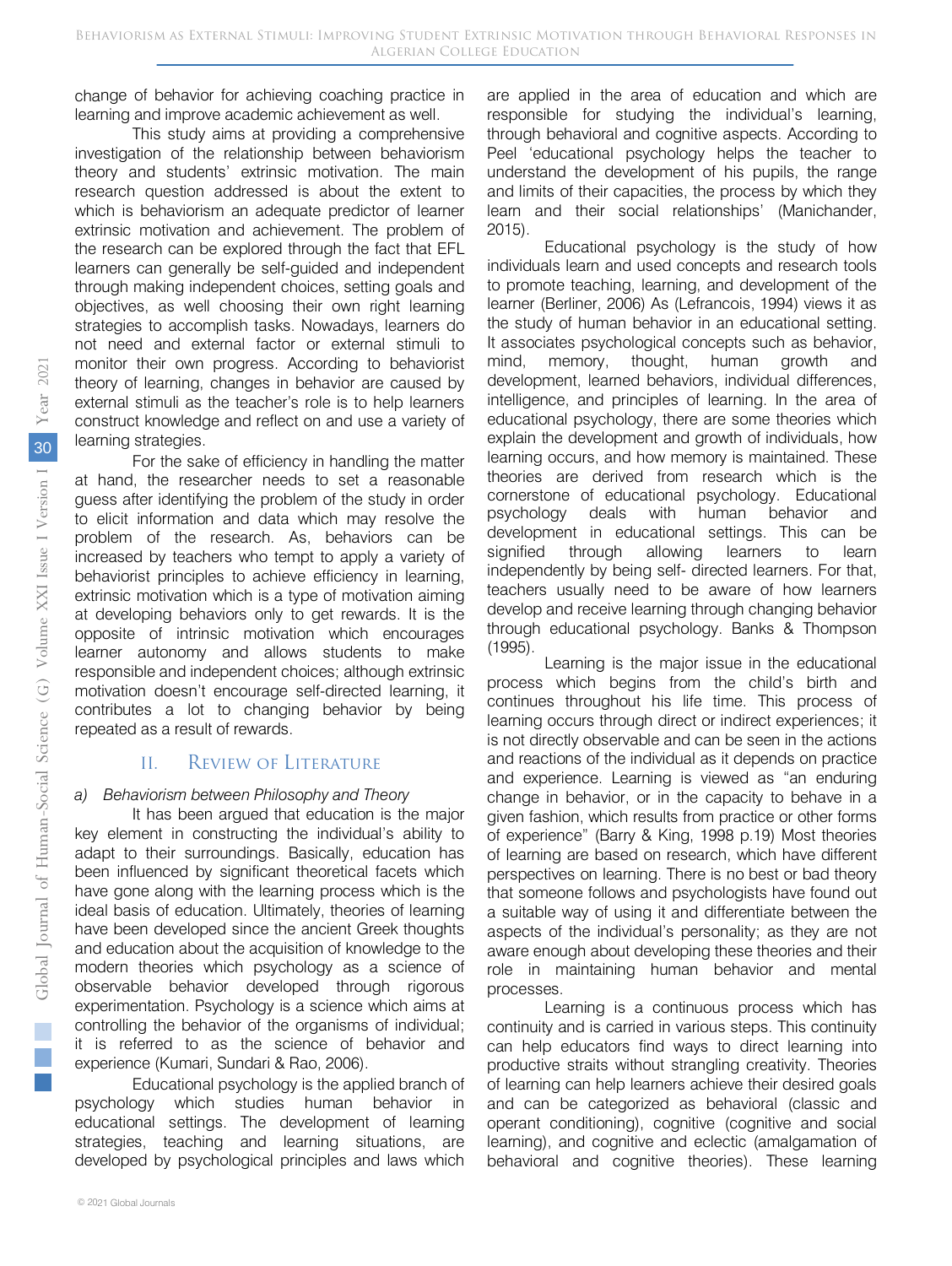theories are typically opposed and reacting to each other. The behaviorists and the cognitivists are applied according to their explanation and view of the human behavior through varied perspectives.

It has been emphasized that Psychology is a science of behavior and it is not concerned with the science of the mind. It emphasizes that the mind does not contribute to acquire knowledge in a particular environment from which a stimuli of behavior comes. Leahey (2000) the organisms of human behavior are studied in particular environments, and the relation between behavior and environment then will be created. Behavior is mostly used for actions which can be observed from external surroundings. Behaviorist learning approach mostly focuses on how behaviors are acquired; and the Behaviorist approach claims that learning can develop by means of establishing a relation between a stimulus and behavior, and that any behavior can be changed through reinforcement. (Bacanli)

Behaviorism as a theory of learning is majorly concerned with observable and measurable aspects of behavior. Changes in human behavior are emphasized by behaviorist learning theories behavior that and they typically result from the association of stimulus and response made by the learner. The individual's behavior is directed by stimuli when the individual chooses one response as a result of an experience and psychological forces at the moment of learning. This response is rewarded and signifies behavior sometimes cannot be learned, and can be replaced by new behaviors. This response of learned behaviors must be rewarded so that learning can take place (Parkay & Hass, 2000).

Behaviorism is a theory of learning which emphasizes human behavior as a result of the interaction between stimulus and response. As it can be defined by (Reber, 1985) as 'an approach to psychology which argues that the only appropriate subject matter for scientific psychological investigation is observable, measurable behavior' (p.86) Behaviorism is majorly related with observable and measurable aspects of human behavior. As Parkay & Hass (2000) claims that changes in behavior are emphasized by behaviorist learning theories which occurs after the association of a stimulus and response made by the learner. This can occur by selecting a response because behavior is directed by particular stimuli and is often called response in the science of behavior. It is something an organism performs at particular time and space. It is viewed by (Lazzeri, 2014) as 'behavior is said in at least four ways: as the occurrence of an organism's action or reaction; as a class or pattern; as group behavior; and as a change or movement of an object' (p.78)

The behaviorists believed that the behaviors which are learned are measurable and are much used in health settings. The behavior must first be observed then measured and it can be modified during the treatment of a particular illness. They yet claimed that behavior must be changed as a result of a reason. This reason can be signified through a stimulus, and a response is the behavior that occurs as a reaction to this stimulus. According to John Watson, a behaviorist who believed that human behavior occurs as a result of stimuli which gathered certain responses. His basic claim was that findings about the individual's development are associated with observation of plainly seen behavior instead of contemplation about subconscious motives or cognitive processes (Shaffer, 2000).

Watson's perspective about learning emphasized the studies of Ivan Pavlov who is known for his classical conditioning theory of learning. This theory indicates that learning occurs when a neutral stimulus is associated with a stimulus which naturally causes behavior to occur. On the other hand, Skinner is another behaviorist who believed that behavior occurs through rewards and punishment. He argued that human behavior is predictable and that behavior is repeated. As Watson who is also a major originator of the behaviorist theory of learning. He believed that behavior resulted from particular stimuli to produce particular responses.



*Figure 1:* The Process of Operant Conditioning (as cited in Skinner, 1938, p.266)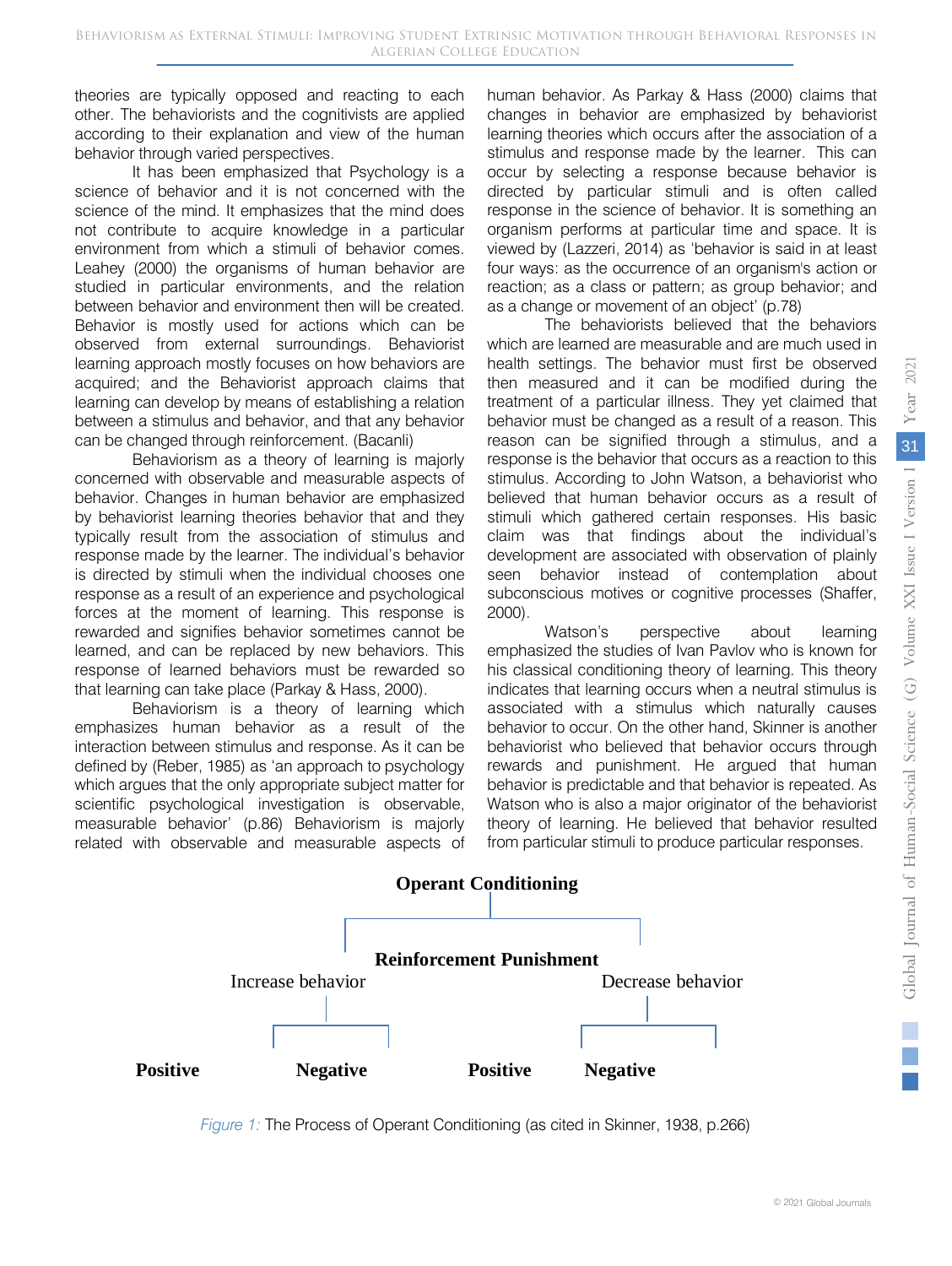Watson's basic argument was that conclusions about the development of individuals should be based on observation of behavior rather than estimation about cognitive processes or consciousness. (Shaffer, 2000) the theory of Operant Conditioning is about the individual's change in behavior as a result of consequences. It argues that behavior may change in frequency, strength, and structure and relies on reinforcement and punishment to change the individual's behavior.

### *b) Behaviorism in the English Language Classroom*

In educational settings, behaviorism has adequately embraced a system of rewards and punishments in language classrooms by rewarding desired and wanted behaviors and punishing inappropriate and unwanted behaviors. As behaviorists argue that behaviors can be measurable and observable as it must have a drive and desire which leads to the behavior change which is the stimulus and also needs a response which is the behavior which happens as a reaction to the stimulus; generally, the model of behaviorism can be as follows.

#### **Stimulus Response**

As methods for managing a language classroom, behaviorist philosophy can be used to change behavior in addition to certain strategies and methods. As each learner's stimulus and response are related to the change of their behavior and their learning achievement depends on associations made by each of the learners. Behaviorist principles have long been applied in language teaching to foster behavior which is aspired and discourage everything which is not. Among the tools used within the behaviorist learning theory for

classroom management use are consequences, reinforcement, extinction, and behavior change.

In effect, there are certain classroom behaviors which can be employed in the language classroom to enhance education and increase attention for learning. Pavlov's theory of classical conditioning generally occurs when a conditioned stimulus which is a neutral stimulus, is linked with an unconditioned stimulus. It can be a sound of a tuning fork, while the US is biological such as the taste of food. Also an unconditioned response paired with Unconditioned stimulus is an unlearned response like salivation, after pairing is repeated learning may occur. This can be seen in the experiment of Pavlov who rang a bell and then gave food to the dog, and then the dog started to salivate by responding to the bell.

The bell is referred to as the conditioned stimulus because the change of behavior occurs as a result of its association with food; whereas food is called the unconditioned stimulus because its effects did not rely on circumstances or previous experience. This theory involves the association of a stimulus and the production of a response under certain conditions with a neutral stimulus, with the neutral stimulus obtaining a response when handing out alone. Pavlov's theory of Classical conditioning is distinctive from Operant conditioning, a theory developed by Skinner in which a behavior is strengthened or weakened as a result of behavioral consequences such as reward or punishment. Operant conditioning is about how an organism works with this operation, behavior and consequences. As revealed in the following model of Pavlov of Operant Conditioning theory which illustrates the steps and development of behavior.



j

STEP ONE: The unconditioned stimulus (food) is presented to the animal and produces a reflex or unconditioned response (drooling).



STEP TWO: The unconditioned stimulus (food) is presented at the same time as the conditioned stimulus (noise). The response continues to be produced to the food, but the After sound beginning  $t<sub>o</sub>$ be associated several pairings is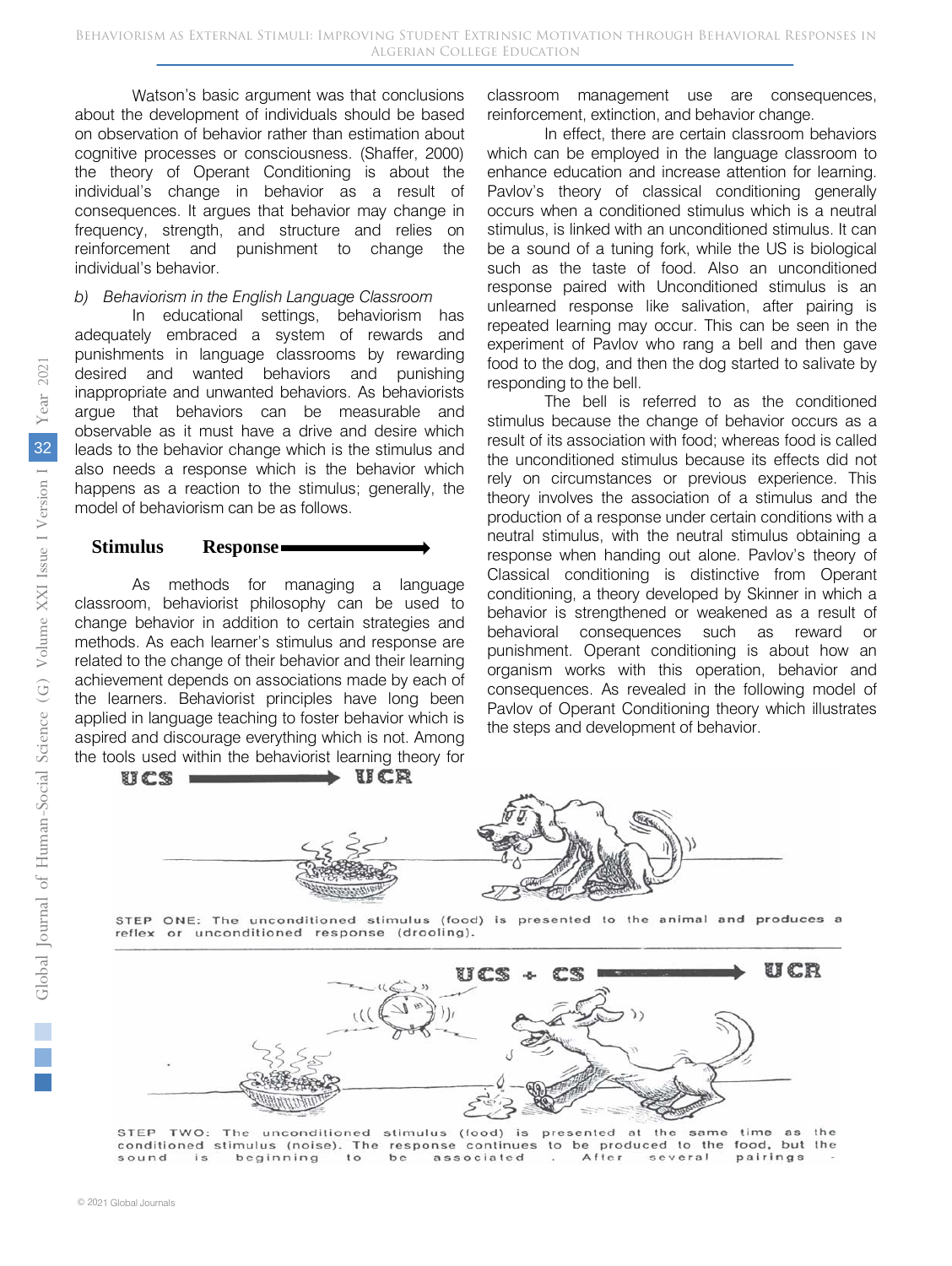

The conditioned stimulus presented alone causes the animal to drool. Because this is a learned response, the response is now called a conditioned response.

*Figure 2:* Pavlov's Model of Classical Conditioning (cited in Bleus, 1989, p.129)

In operant conditioning, behavior operates on the environment and is maintained by conditioning of behavior. Behavior is changed depending on conditions while classical conditioning is maintained by its consequences. As (Skinner, 1972) argues that:

Behaviors conditioned through a classical conditioning procedure are not maintained by consequences. They both, however, form the core of behavior analysis and have grown into professional practices. His model was based on the premise that satisfying responses are conditioned, while unsatisfying ones are not. Operant conditioning is the rewarding of part of a desired behavior or a random act that approaches it. Skinner remarked that the things we call pleasant have an energizing or strengthening effect on our behavior (p. 74)

On the other hand, Edward Thorndike also conducted his learning experiment with hungry cats put in a puzzle box made several responses. Then the cats discovered that pressing a lever would help them get out them from the box and get access to the food outside. Based on his experiment, Thorndike introduced his principles of learning among which the Law of Effect which is typically based on the emotional reaction and feeling of the learner. According to this principle, a satisfying feeling contributes to strengthening learning and learning can be weakened by a feeling of anger and frustration.

As (Thorndike, 1911) claims: "several responses made to the same situation, those which are closely accompanied or closely followed by satisfaction to the animal will, other things being equal, be more firmly connected with the situation, so that, when it recurs, (the behaviors) will be more likely to recur" (as cited in Mcleod, 2018, p. 01) as he yet asserts that:

Of several responses made to the same situation those which are accompanied or closely followed by satisfaction to the animal will, other things being equal, be more firmly connected with the situation, so that, when it recurs, they will be more likely to recur; those which are accompanied or closely followed by discomfort to the animal will, other things being equal, have their connections to the situation weakened, so that, when it recurs, they will be less likely to occur, the greater the satisfaction or discomfort, the greater the strengthening or weakening of the bond. (Dabell, 2018, p 01).



*Figure 3:* Thorndike's Law of Effect "Association of Stimuli and Responses" (Adapted from Estes, 1967, p, 28)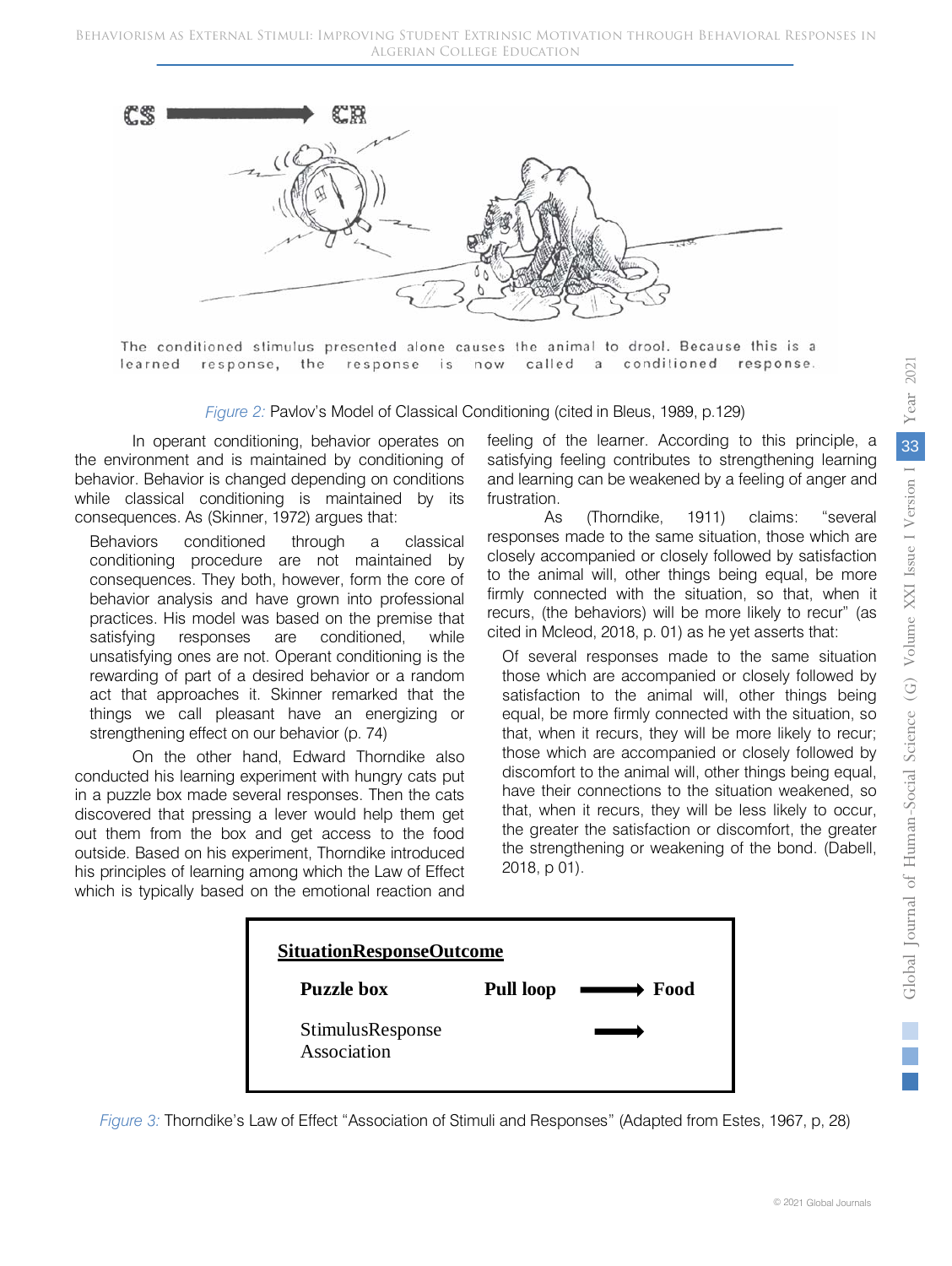According to this law, the relation of stimulus and responses is not bounded for learning to occur. Reinforcement is required for learning to occur. This is that when a behavior is followed by a reward, it tempts to repeat itself, while when it is followed by a punishment the prospect of its repetition decreases.

Thorndike tried to explicate learning by associating stimuli and responses. He claims that the most distinctive issue of science in humans and animals is learning by errors and trials. This is vital when the learner faces obstacles which must be solved and investigated.



*Figure 4:* Antecedent Behavior Consequences Model (Adapted from Lee, cited in Alberto & Troutman, 1999, p 157)

Generally, behavior is affected by its consequences when a stimulus leads to a particular response which is reinforced, or leads to reinforcement. The stimulus for Thorndike's cats was the box and response was the action of pressing the lever, as reinforcement was food. Operant conditioning is applied to this form of behavior change after extending the concept with rats. In the box suggested by Skinner, rats learned to press a lever when a stimulus was present like a sound or light, the lever press resulted in the delivery of food which causes reinforcement. Applying this to behavior, the stimulus, response, and reinforcement association parallels the Antecedent Behavior Consequences (ABC) model that is used to change and behavior.

In the language classroom, behavior can be shaped or maintained in an operant manner for enhancing learning. Stimulus is given by the teacher to the learner who will receive it and make response through his reactions to the stimulus as processes happening between stimulus and response cannot be observed or measured. (Sarah, 2006) However, (Fauziati, 2016) claims that stimulus is given by the teacher response is accepted by the students which should be observed and measured through measurement theory which regulates the change in behavior.

Operant conditioning can be employed to promote learning and change behaviors in class. It can be used as a behavioral management which may increase attention for learning. Behavioral contracts can be used in school as well as at home. This can typically occur through behavioral partnership between the teacher and the learner to achieve the desired goal for learning. For instance, a learner can receive negative punishment for not doing a home work or for having their phone on. In the classroom, the learner can have efficient learning results by viewing the direct consequences of their use.

Teachers can familiarize learners with a task and ask them to use their own strategies of learning. Generally, the positive feedback learners receive from the teacher or having a higher grade is a positive reinforcement. If they get a lower grade or negative feedback from the teacher, they will receive a negative reinforcement. Giving extra marks or praising learners is due to their good use of learning strategies for example or having good language skills which will construct their behavior. The consequence immediately comes after the behavior of the learner. For instance, a learner who makes more efforts and spend much time in revision will have more chance for receiving a positive reinforcement due to the fact of being more engaged in shaping their behavior.

Shaping behaviors will be stronger when learners receive reinforcement and will decrease when it is weaker. If a learner shows a change in behavior, they are supposed to have learned something. Learning through behaviorism theory is typically based on stimulus response integration and it is efficient through the impetus of input and output relationship. Alissa (2003) the behavioral consequence should come right after a behavior which can be positive or negative, immediate or long-term, extrinsic or intrinsic, emotional or unconscious.

After the behavior is shaped, a positive or negative reinforcement may be received. Positive reinforcement is presenting a stimulus which increases the probability of a response to occur recurrently in the language classroom. A positive reinforcement may be offered directing learners through a home work or praising their projects. However, negative reinforcement increases the probability of a response which tempts to prevent a counter condition.

This type of behavioral consequence increases the probability of a shaping behavior, but it denotes removing a consequence which is unpleasant for learners. For example, rewarding a home work pass with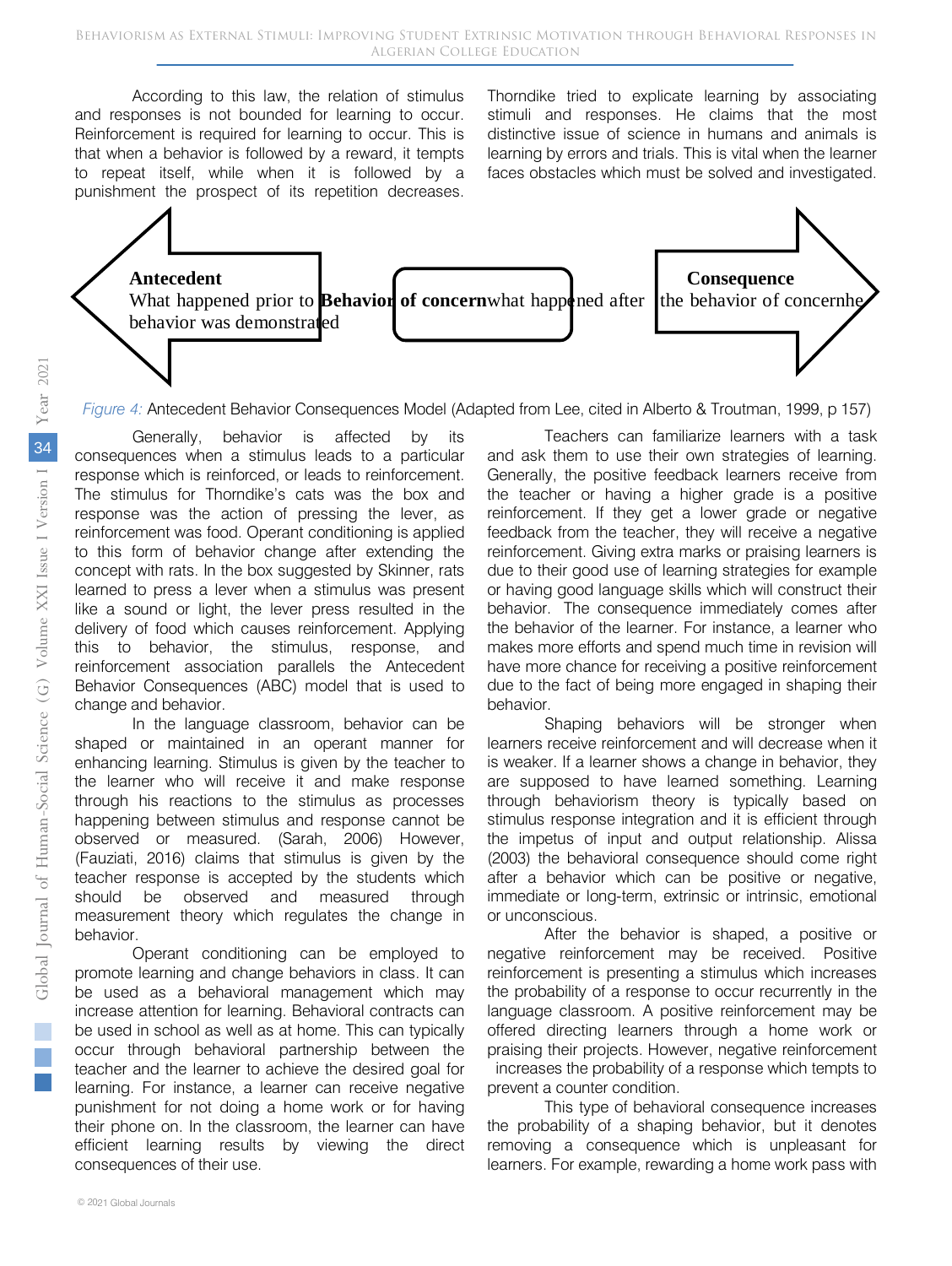perfect participation or attendance, also submitting a task lately will result in a lower grade. On the other hand, punishment implies the presentation of a strong stimulus which decreases the recurrence of a significant response and promptly banishes undesirable behavior. For instance, giving the grade of zero to those who submit a home work after the deadline or excluding those who have weak attendance in the classroom.

#### *c) Behavioral Dogmatism of Motivation*

Motivation is deeply related to the learner's extrinsic behavior. This is the perspective of behaviorism as a way of thinking about the learning process. Behaviorism focuses on what can be directly seen or heard about the learner's behavior. Motivation refers to reducing the distinction between the energy of learners, and the outward behaviors that express this energy. Performing a learned behavior results in reinforcement when this behavior increases in recurrence. Within the frame of motivation, response is equivalent to motivation and reinforcement acts as a motivator. In the classroom, learners can learn through operant conditioning through discussions and answering questions, they can be rewarded for each right answer when the teacher praises their work. This will reinforce their behavior and their motivation increases as a result of the praise of the teacher who is the motivator.

Intrinsic motivation derives from inside of individuals and not as an effect of external desire so that the learner accomplishes a task because of its importance because they are intrinsically motivated. (Edwards, & Johansen, 2015) Learned behavior can be lowly reinforced which results in extinction. This extinction is about a decrease in recurrence of performance and subsequently leads to loss of motivation. Behaviorists argue that lack of reinforcement is equivalent to deprivation of motivation. (DeGrandpre, 2000) For instance, (Seifert & Sutton, 2009) argue that "the distinction between "inner" motives and expressions of motives in outward behavior do not disappear just because a teacher or a psychological theory chooses to treat a motive and the behavioral expression of a motive as equivalent. Students usually do know what they want or desire, and their wants or desires may not always correspond to what a teacher chooses to reinforce or ignore" (p. 32) learners may receive a reward by the teacher for their behavior through reinforcing it; this can be a motivating issue for them as a result of external reinforcement.

Motivation can be intrinsic which is viewed by (Legault, 2016) as "engagement in behavior that is inherently satisfying or enjoyable. IM is non-instrumental in nature, that is, intrinsically motivated action is not contingent upon any outcome separable from the behavior itself" (p.01) and it can be supported by operant conditioning theory so that reinforcement of a particular action can be the task itself. For example, if learners write a paragraph, they can be reinforced by the writing itself by being intrinsically motivated. However, respondent conditioning can promote both intrinsic and extrinsic motivation of learner in one instant. (Seifert & Sutton, 2009) For, if a learner is extrinsically motivated, their reinforcement derived from an experience or consequences not only from a part of the behavior itself which can be observed within the individual.

Extrinsic motivation is about performing behavior and this behavior is 'fundamentally contingent upon the attainment of an outcome that is separable from the action itself. In other words, EM is instrumental in nature. It is performed in order to attain some other outcome' (Legault, 2016, p.01) Extrinsic motivator's role can promote action for a behavior which is not intrinsically attractive such as doing a home work or memorizing as it can contribute to developing selflearning and autonomous behavior. (Kohn, 1999)



*Figure 5:* Human Motivation Taxonomy (Adapted from Deci & Ryan, 1985; as cited in Ryan & Deci, 2000, p. 61)

This motivation is about a large sort of motivations which originate from an internal perceived situation causal situation. (Deci and Ryan 1985) for instance, even if an activity is intrinsically motivated, it may then be internally adapted. The stigma of motivating learners through managing classroom activities for the sake of achieving self-regulated learning can be illustrated through (Deci & Ryan, 1985) Model of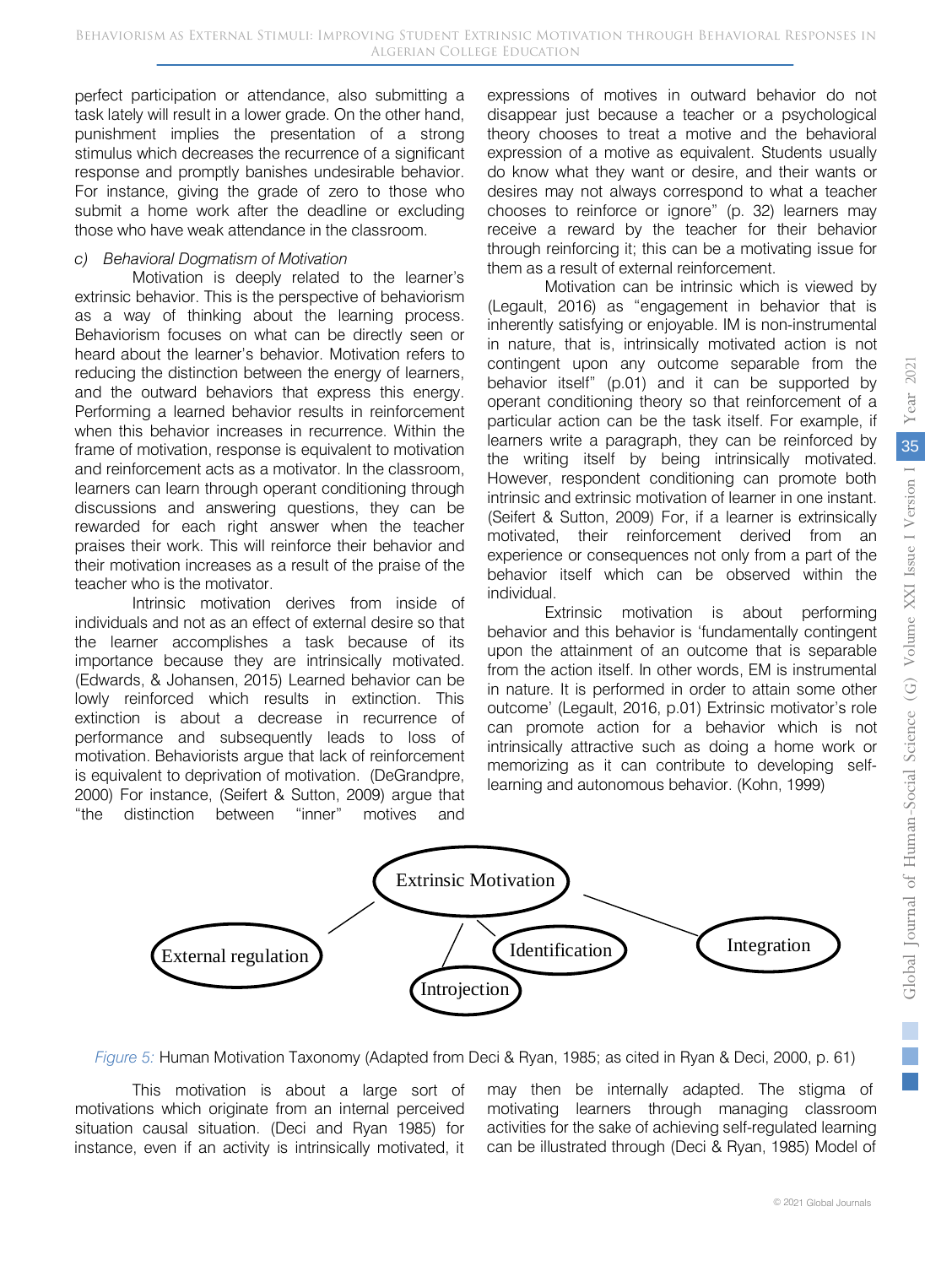human motivation according to whom motivating learners doesn't need an external stimuli.

Fostering internalization of values and behavioral regulations is typically addressed which refers to a process of taking in a regulation through integration in which learners can transform the regulation into their own self. Internalization is about how motivation of learners for behavior can derive from unwillingness to active personal adherence. Extrinsic rewards can undercut intrinsic motivation often enough that they can to be applied effectively and rigorously. (Deci, Koestner, & Ryan, 2001) extrinsic rewards are offered by managers to their employees, such as salary and promotions, and benefits are called extrinsic because they are external to the work itself. (London, 2009)

## III. Materials and Methods

### *a) Participants*

The design of the study was carried out with the role of behaviorism in developing learners' extrinsic motivation. It uses a triangulation data collection method and adapts a survey for achieving the aim and proving the hypothesis of the study. The study used purposive sampling which consists of three teachers of English at Higher College of Laghouat. The researcher tempts to conduct an empirical study to put this problem under investigation. Though incorporating Behaviorism theory of learning, the participants in this study are supposed to recall and prove the extent to which behaviorism is efficient in learning and how can learning strategies and behaviorist principles help in changing behavior and make it considerable though answering a set of questions about the classroom methodology and explain how learners can deal with the task.

For the sake of validating the research hypothesis and answer the research question, the researcher induced two research variables which are

behavioral consequences and extrinsic motivation. Tempting to classify these variables through an ordinal scale measurement to measure their causal relationship and consider the impact of one variable over the other.

## IV. Results and Discussion

#### *a) Instruments and Procedures*

The researcher has opted for a survey tool through which she can be conductive to the rigidity of the research design and get adequate interpretation of the findings. A survey research is viewed by (Kerlinger, 1973 & Parten, 1950) as "a social scientific research and focuses on people, the vital facts of people, and their beliefs, opinions, attitudes, motivations and behavior' as 'the social scientific nature of the survey research is revealed by the nature of its variables which can be classified as sociological facts, opinions and attitudes" (as cited in Mathiyazhagan & Nandan, 2010, p.34) The methodology adopts a flow plan to outline the design and investigation of the survey starting with objectives and ending with research solution. To enrich the analysis process, the researcher longs to identify aspects, and then conduct an inquiry of certain aspects for interpreting the findings through triangulation.

The motivation and academic achievement motivation were measured using close ended questions and a likert scale to which EFL teachers responded to. Aspects of Behaviorism based on Skinner theory of Operant conditioning have been implemented to complete the survey. The researcher first asked teachers about learning through principles of behaviorism in class and what they use when they reward or punish their students after the consequences which first reinforce the desired behavior before being arranged to follow the desired behavior during the accomplishment of the task. Teachers are represented as T1, T2, and T3.

| Aspects and principles of Behaviorism |        |
|---------------------------------------|--------|
| Drills and Rote Learning              | T2     |
| Extra points                          | T1, T2 |
| Verbal Reinforcement                  | T2     |
| <b>Establishing Rules</b>             | 12     |

| Table 1: Application of Behaviorist principles |  |
|------------------------------------------------|--|
|------------------------------------------------|--|

T2 claims that she ignores bad behavior and doesn't pay attention to it; she only pays attention to the good behavior so that it receives a reward via reinforcement like giving extra marks for attendance or verbal public praise. Finally, most of them claim that each student can receive a particular reinforcer according to the nature of the task and particularly on

their behavior. Sometimes a meaningful reinforcer depends on the nature of the environment which can influence the students' behavior so it should be favorable and allow him behave well.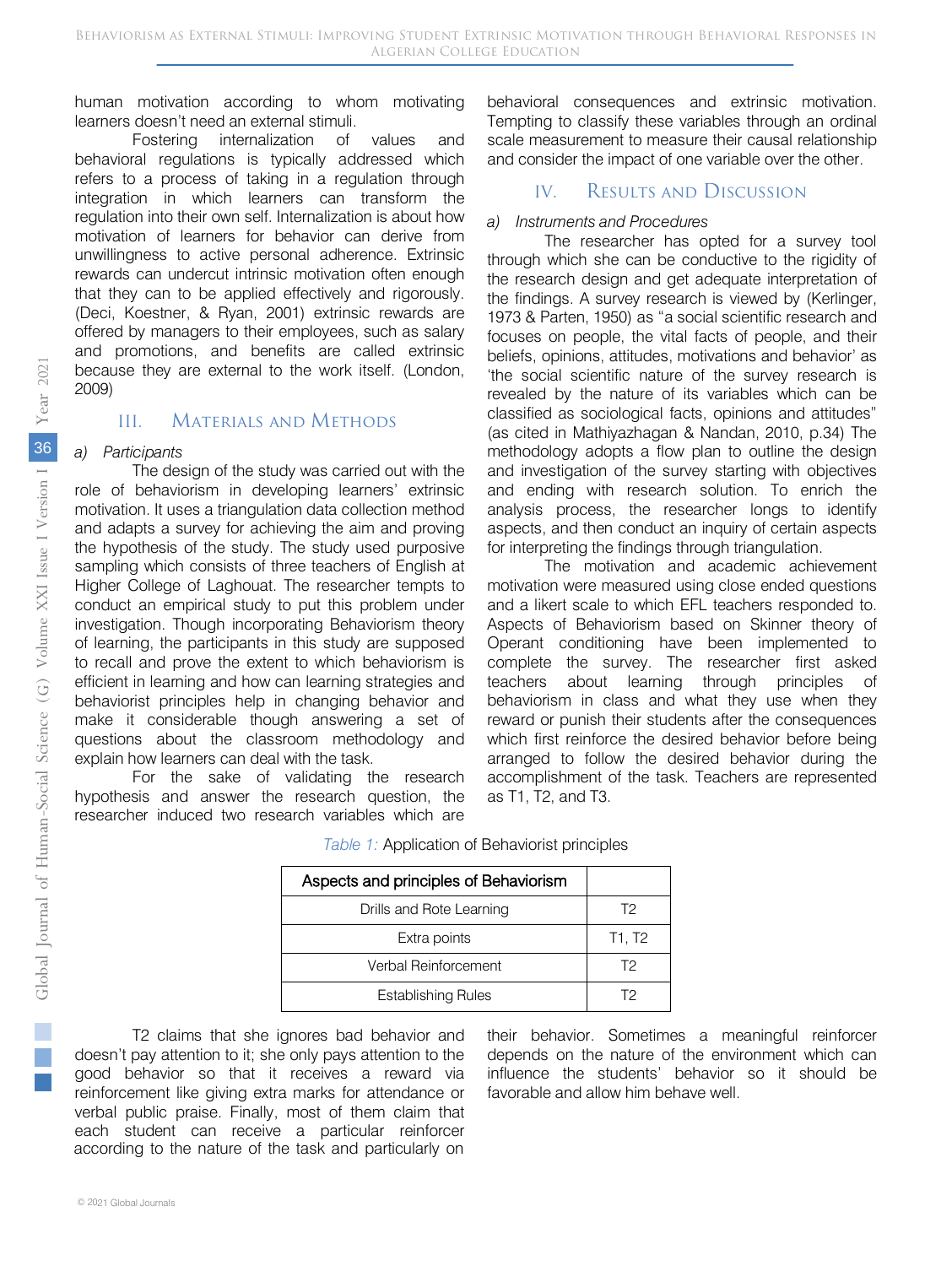| Increasing a well performed behavior rewarded by verbal reinforcement               | T1, T2     |
|-------------------------------------------------------------------------------------|------------|
| Paying attention to an inappropriate behavior for the sake of increasing it         | T1, T2, T3 |
| Being selective about the attention teachers give to students.                      | T1, T2, T3 |
| Using the social reinforcer of attention                                            |            |
| Ignoring bad behavior and only paying attention to the good behavior when possible. | T2         |
| Determining what is a meaningful reinforcer for each student.                       | T1, T2, T3 |

On the other hand, the participants answered the question of their attitudes towards the use of reinforcement and its effects on learning. The three teachers have been given characteristics of the use of this type of behavioral consequences in operant conditioning theory adapted from Belsky (2008),

participant teachers are asked to rate and answer the following question by claiming their level of agreement about the following statements. The table below reveals the answer of the participants in a numerical way.

| Table 3: Effects of Reinforcement on student's learning and Academic Motivation |  |
|---------------------------------------------------------------------------------|--|
|---------------------------------------------------------------------------------|--|

| Items                                                                                                                                |          | <b>Disagree</b> |
|--------------------------------------------------------------------------------------------------------------------------------------|----------|-----------------|
| . Descriptive encouragements are powerful motivators                                                                                 | 3(100%)  | $0(0\%)$        |
| . When a student is learning a new skill, giving reinforcement often keeps them motivated<br>and committed.                          | 3(100%)  | $0(0\%)$        |
| . Students seem self-sufficient and still need the teacher's approval                                                                | 2(67%)   | (33%)           |
| . Encouraging a student's preferences can enhance motivation<br>by introducing a choice and therefore fostering a sense of autonomy. | 1(33%)   | 2(67%)          |
| With teenagers giving more privileges or increasing responsibilities<br>can also be a very effective form of reward.                 | 2(67%)   | 1 (33%)         |
| . Monitoring progress is crucial so adjustments can be<br>made based on the student's preference for the type of rewards.            | $0(0\%)$ | $3(100\%)$      |

Data from question three reveal that teachers' views varied and this is typically due to their personality differences and teaching direction. All participant teachers are familiar with offering descriptive encouragements to their students as reinforcement which they usually use in their language class so that their students can be motivated. Participants also share the claim that reinforcement contributes to academically motivating students when they learn a new language skill. T1 and T3 believe that students seem self-sufficient when receiving positive reinforcement and keep waiting for another approval and praise from the part of their teacher while T2 doesn't agree anymore.

Besides, two respondents disagree with the statement of inducing a student's preferences can enhance motivation by fostering autonomy, while T1 agrees with this claim. Generally, for achieving learner autonomy, the student requires full responsibly and independent choices without the need of the teacher's praise, encouragement, or approval. Two respondents share their agreement about increasing responsibilities can also be a very effective form of reward since this will build self-confidence in students, increase their

motivation, as well as promoting their self-guided learning.

Finally, all respondents disagree with the fact that so adjustments can be made based on the student's preference for the type of rewards, as the student is affected by the type and degree of rewards, they also can be meta-cognitively active without the need of rewards. For instance, self-reflection, selfassessment, and monitoring are strategies used by students to increase their motivation and independent learning without the need of the teacher's approval or reward to perform well in class.

The coming question is addressed to be answered which is about the effects of punishment on student's learning adapted from (McLeod, 2018) Punishment is yet another type of behavioral consequences which can be used in the language learning class to decrease the students' behavior through punishing them using certain techniques and principles by teachers. Using positive punishment, the teacher can give unpleasant response to the student's behavior. For instance, punishing a student because they chew gum in class, which is forbidden in class, the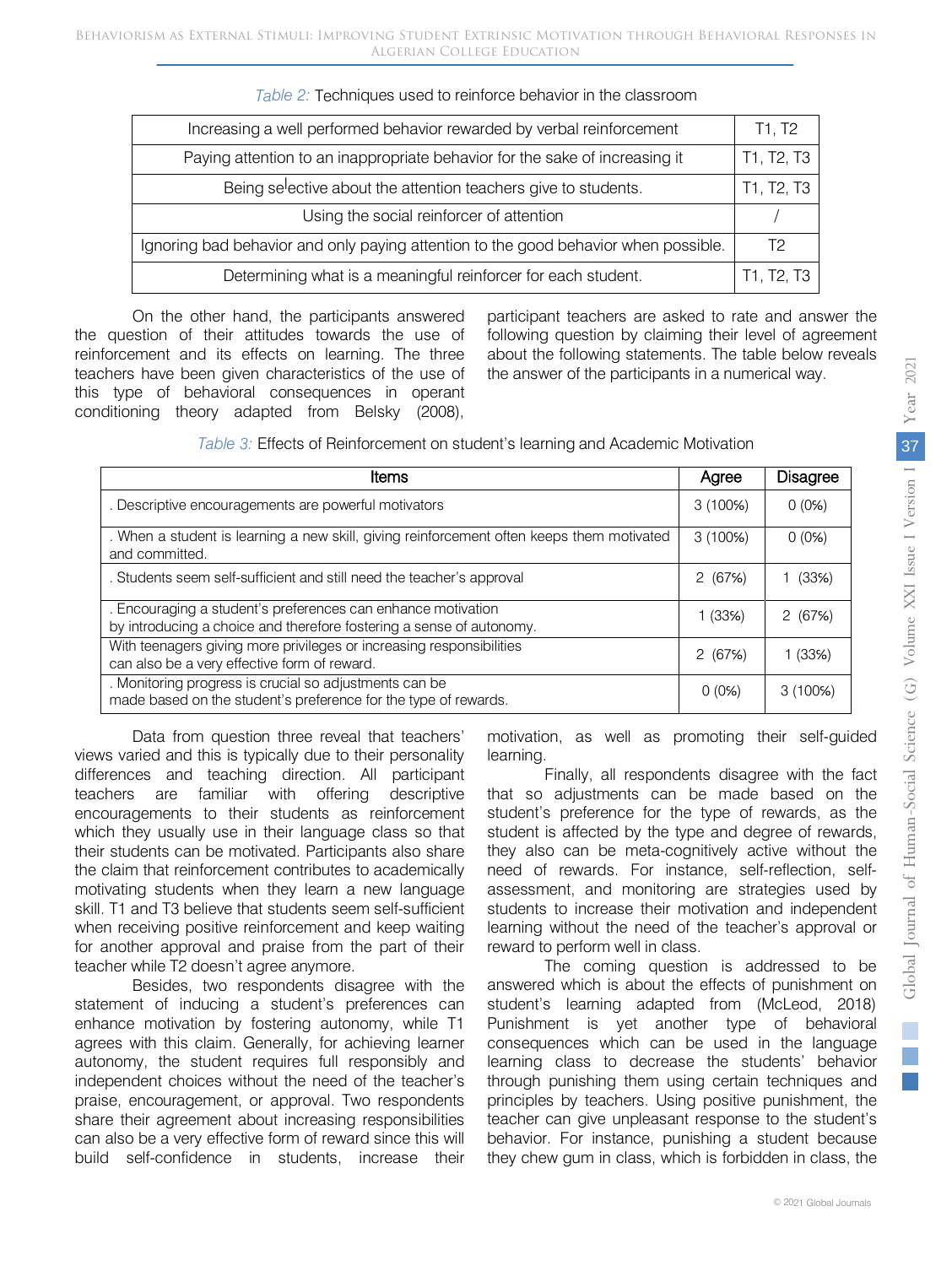teacher indeed tries to disciplining them publically in front of their peers, while taking away a positive reinforcement in response to a behavior refers to negative punishment.

|                                                                                                                                                      | Agree    | <b>Disagree</b> |
|------------------------------------------------------------------------------------------------------------------------------------------------------|----------|-----------------|
| . Do not deprive the student of key opportunities to build their social and academic skills.                                                         | 3(100%)  | $0(0\%)$        |
| . Punishment can create fears that generalize to other situations.                                                                                   | 3(100%)  | $0(0\%)$        |
| . It does not always guide students toward the desired behavior; it tells them what not to<br>do, but may not tell them what they should do instead. | 2(67%)   | 1(33%)          |
| . Punished behavior is not necessarily forgotten, it may return when the punishment is no<br>longer used.                                            | 2(67%)   | 1(33%)          |
| . Allow students to provide input on any behavior plans being developed by accepting<br>any punishments they earn.                                   | $0(0\%)$ | 3(100%)         |
| . Students would be raised with both reinforcement and punishment receiving rewards<br>for good behavior and being corrected for bad behavior.       | 3(100%)  | $0(0\%)$        |
| . Students are given a good reason to behave more appropriately in the future by having<br>been given an opportunity to do so.                       | 3(100%)  | $0(0\%)$        |

*Table 4:* Effects of punishment on student's learning (adapted from McLeod, 2018, p.75)

Data from table (4) show that the answers of the respondents partially vary in content. All respondents do agree that punishment as a type of behavioral consequences which decreases the students' behavior can encourage them to build their social and academic skills. Students can learn from any punishment they receive by raising fears which generalize to other situations, also participants agreed that reinforcement and punishment evolve with students as they receive rewards for good behavior and being corrected for bad behavior. On the other hand, all respondents disagreed that punishment helps students to provide input on any behavior plans being developed by accepting any punishments they earn. Ultimately, language teachers need to think about what they can do to allow their students achieve higher level of motivation achievement. The researcher familiarizes the participants with techniques of increasing students' motivation and assists them to become more self-directed learners through using principles of behaviorism. The table below shows the

also improving their learning.

level of agreement and disagreement among the three participant teachers about the extent to which changing behavior affects achievement motivation of students and

aware of their strengths and limitations once their

Respondents agreed that students become

behavior is increased or decreased. They also argue that students can be independent learners by making independent choices and chose their own learning strategies. As they claim that students can be assisted to be able to set and achieve reasonable goals and objectives for their learning themselves.

The Classroom behaviorism theory is becoming highly incorporated in the language classroom as teachers tempt to apply behaviorist principles to change behaviors and encourage the use of mechanisms for the sake of increasing attention for learning and dealing with classroom behaviors. According to Skinner's Operant Conditioning, praise, positive or negative feedback, or reward can contribute to changing and correcting behavior in the classroom based on environmental effects on students' behavior. Skinner's theory involves reinforcement which increases behavior while punishment tempts to decrease it; as Mergel (2011) claims that "punishment that bring painful or undesirable consequences will be suppressed. But they could reappear if reinforcement contingencies change. For example, penalizing late students by withdrawing privileges will likely stop their lateness" (as cited in Omomia, 2014, p. 02)

|                                                                              | Agree    | <b>Disagree</b> |
|------------------------------------------------------------------------------|----------|-----------------|
| Encouraging students to try new activities just for the experience           | 2(67%)   | (33%)           |
| Challenging students with tasks that are neither too easy, nor too difficult | $0(0\%)$ | 3(67%)          |
| Informing students of their strengths as well as their limitations           | 3(100%)  | $0(0\%)$        |
| Permitting students to make choices in the classroom                         | 3(100%)  | $0(0\%)$        |
| Assisting students to set reasonable goals for themselves                    | 3(100%)  | $0(0\%)$        |

| Table 5: Determinants of High level of Motivation due to change in behavior |  |
|-----------------------------------------------------------------------------|--|
|                                                                             |  |
|                                                                             |  |
|                                                                             |  |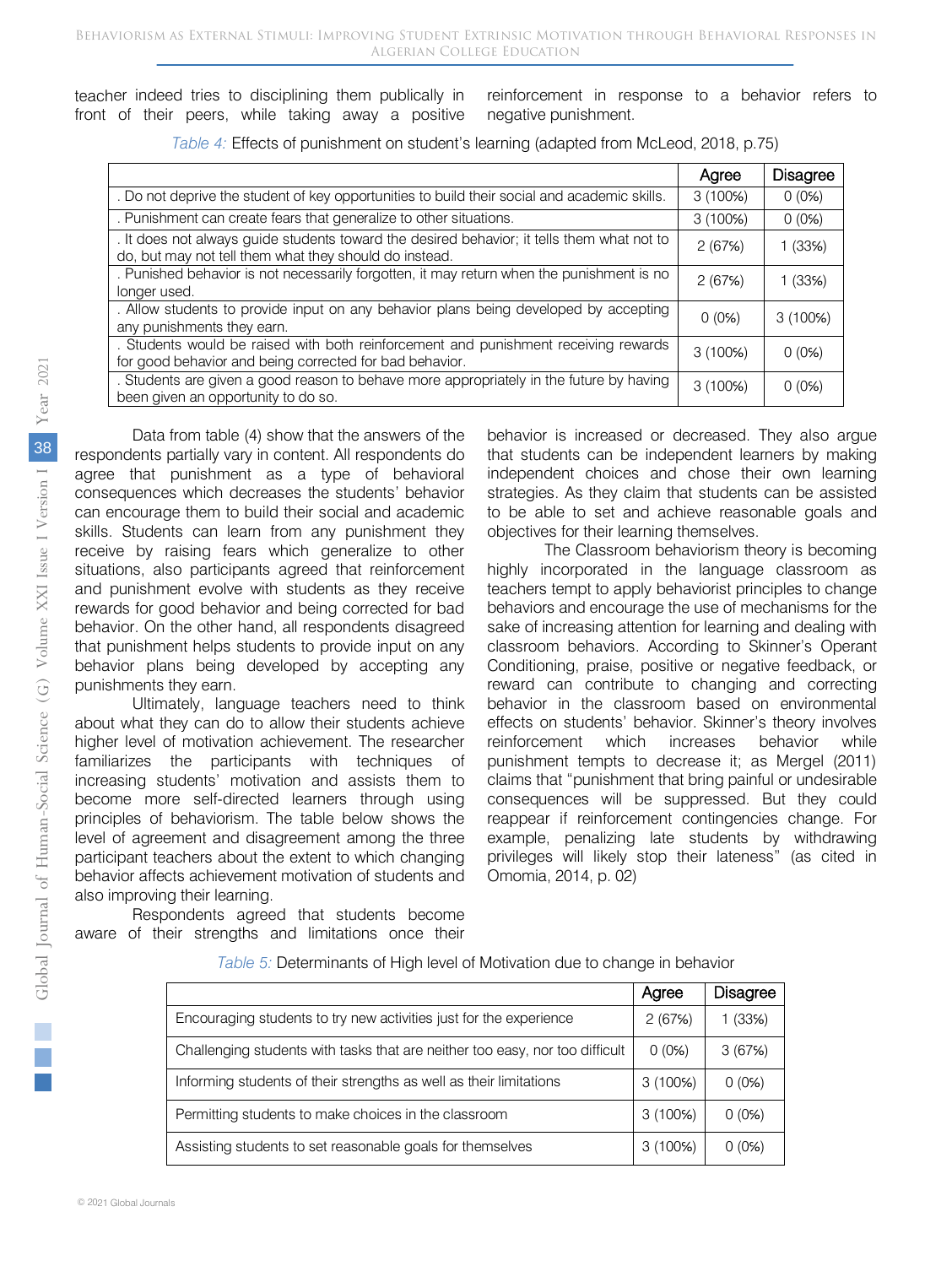Skinner's theory of reinforcement is based on reward and punishment; this can impact the flow of teaching and learning. It has been applied recently in most educational establishments. The students' educational achievements and motivation can be improved due to positive reinforcement as a means of feedback to them. Efficient feedback should be provided by teachers to improve their output, as learners should be rewarded in order to improve their academic motivation. Yet, the teaching and learning processes in the language class can be positively enhanced if the learners are motivated enough through rewards.

By applying reinforcement schedules with students whose behavior requires the teacher's intervention as external stimuli to reinforce positive behavior through a system of positive incentives. This could be done by rewarding positive behavior before punishing negative behavior; this positive reinforcement should be immediately applied to be associated with the already rewarded positive behavior. Positive reinforcement tempts to make behavior be repeated not like negative reinforcement which contributes to increasing and motivating behavior to get rid of unwanted outcomes.

Giffith (2006) claims that behaviorism deals with the consequences of observable and measurable behavioral responses which affects learning process and classroom management. As (Kohn, 2004) views that "rewards and extrinsic motivation yields compliance, which is not, as Skinner suggested, a natural behavior devoid of willful choice" (p.23) He means that rewards helps students achieve high motivation and the more students receive rewards, the more they become adjusted with them and want them.

These behavioral consequences majorly contribute to increasing efficiency in the teaching which can contribute to the professional growth and reflective practice of the teacher. Learners can be guided and instructed by teachers by being able to cope with different circumstances they may face in their language classroom. Also, learners who are well guided and advised perfectly come to know how to deal with directions and strategies done by their teachers; they can be academically motivated through higher desirable growth needs.

## V. Conclusion and Recommendations

This investigation has tempted to set up coaches with putting light on the role and contribution of behaviorism in dealing with behavioral responses of students in the class for the sake of managing their learning and highly motivating them. The process of classroom methodology and evaluation, role of the teacher, student performance, and learning process are all based on the implementation and use of the appropriate theories geared towards language teaching

and learning. Behaviorism has become a vital issue of great importance in addressing the future needs of learners and helps them cope with the difficulties and learning complexities they face adequately.

It is necessary to know about the complexities the learners may face in learning regarding their stages of development and growth. Teachers of language may be aware of classroom environment, learners' needs and skills, classroom obstacles, classroom management techniques, effective methods of teaching, assessment, curriculum, and mental health of learners. All these items can contribute to maintaining positive attitudes, high level of motivation, and facilitates professional growth, change attitudes, and change observable and measurable behaviors of students. This entirely will result in making learning convenient and results in high academic motivation achievement.

The application of behaviorism theory in the language class can be rewarding for both learners and teachers. When learners learn something, they will change their behavior as a result of an experience which can be based on their feelings. The change in their behavior can satisfy desirable wants and needs. As Parkay & Hass (2000) claim that learners tempt to avoid behaviors associated with their unpleasantness and develop their behaviors which are habitually repeated. Once the behavior is changed it is typically learned as it sometimes can be unlearned if it is unrewarded or put out when it is undesired and unwanted. Among the classroom study strategies in addition to punishment and reinforcement are consequences, contracts, and extinction. If the teacher doesn't react through either reward or punishment, the behavior is eliminated.

Considering the research question of the study of the role of behaviorism in the achievement of selfdirected learning and in processing of learning in language classes, the findings advocated that the students who receive reinforcement and punishment when accomplishing a learning task can highly achieve fundamental and high level of extrinsic motivation. Once they receive a reward, their behavior is repeated through wishing more rewards from the part of the teacher. They have been directed to changing their behavior through receiving external stimuli, which is the teacher's reward or punishment. This will effectively contribute to changing their behavior and helped them pursue a high level of motivation as illustrated in the results of the teacher's survey.

The study resulted in the fact that behavioral consequences, namely reinforcement and punishment contribute a lot in developing students' language and skills, self-reflection and meta-cognitive abilities. Thus, by being extrinsically motivated, learners continue to developing good behaviors once they are usually rewarded by their teacher, at the same time it prevents them from making independent choices and make them rely more on external stimuli and environment.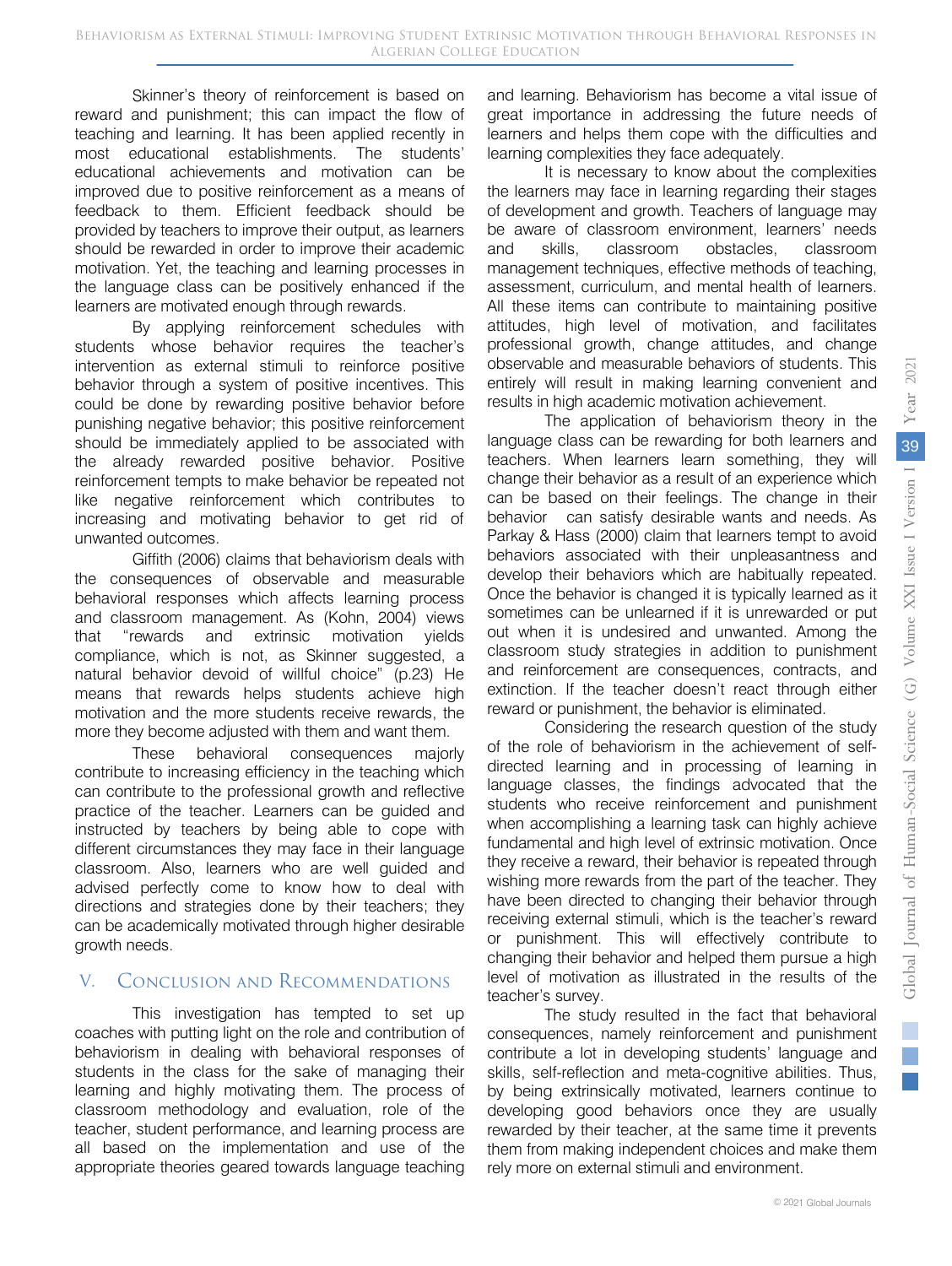Finally, the findings of the study stimulated to be highly functional and dynamic compared to other research findings in the language teaching and learning setting which assured and validated the high benefit of behaviorism and behavioral consequences in encouraging behavior change and extrinsic motivation of learners in Algerian higher education. The study has overturned the protocol for further research in learning spots including the process of knowledge acquisition. modeling and behavior, observational learning, Selfefficacy Theory, Moral development theory, sociocultural theory, experiential learning theory, and self-regulation in the ELT classroom, as the study offered myriad practical implications for educationalists and EFL learners to achieve independent learning through intrinsic motivation under the Constructivist theory in a language class. Over and above, researches and investigations should hence reflect how these matters are examined and practiced in the learning progress and educational curriculum.

Behaviorism theory is not only a means of increasing a desired behavior in the learning arena. Behavior change mechanisms are used by language teachers to assure efficient learning of students in the class and even outside; although, Behaviorism has been criticized for being applied only to change behaviors within an environmental and external input namely, the teacher presence; and with absence of an internal psychological and mental processes. Behaviorism was developed as a reaction to the introspective method which emphasizes on internal input, self-monitoring and self-reflection and metacognition.

Extreme behaviorism can be bounded and plays more a vital role in emphasizing the psychological development of the scientific persecution of knowledge and acclaim about human behavior. Though, the relation between stimulus and response is not just a direct causal relationship, the stimulus can play the role of determining and identifying a response; as, human behavior requires the inclusion of the external stimuli, physical side, and the inner state of the mind.

#### *Conflicts of interest*

The researcher declares that there is no conflict of interest.

## References Références Referencias

- 1. Alberto, P. & Troutman, A (1999) *Applied Behavior*  Analysis for Teachers (5<sup>th</sup>ed) Merrill.
- 2. Alissa, D (2003) Behaviorism: More than a Failure to Follow in Darwin's Footsteps, *American History, 87* (2), 680-85.
- 3. Bacanli, H*, Learning and Teaching: Theories, Approaches and Models*, Uskudar University.
- 4. Banks, R. & Thompson, C (1995) *Educational Psychology: For Teachers in Training*, West Publishing Company.
- 5. Barry, K and King, L (1998) *Beginning Teaching and Beyond*, (3rd ed), Social Science Press, NSW.
- 6. Belsky, J. (2008) *Rewards are Better than Punishment: Here's why*, Psychology Today.
- 7. Berliner, D.C. (2006). *Educational Psychology: Search for Essence throughout a Century of Influence,* In P. Alexander & P. Winne (Eds.), *Handbook of Educational Psychology (2nded.)* Lawrence Earlbaum Associates, Inc. Publishers.
- 8. Bleus, A. V (1989) *Psychology for Teachers in the South Pacific,* Goroka Teachers College.
- 9. Dabell, J (2018) *Thorndike's Law of Effect*, [https://johndabell.com/2018/11/24/thorndikes-law](https://johndabell.com/2018/11/24/thorndikes-law-of-effect)[of-effect](https://johndabell.com/2018/11/24/thorndikes-law-of-effect) , July 25th, 2020.
- 10. Davis, R (2016) *Instrumental/Operant Conditioning, Thorndike's Puzzle Box*, n.p.
- 11. Deci, E, Koestner, R & Ryan, R (2001) Extrinsic Rewards and Intrinsic Motivation in Education: Reconsidered Once Again, *Review of Educational Research, 71*(1), 1-27 https://doi.org/10.3102/0034 6543071001001
- 12. Deci, E & Ryan, R (1985) *Intrinsic Motivation and Self-determination in Human Behavior*, Plenum Press
- 13. DeGrandpre, R (2000) A Science of Meaning: Can Behaviorism Bring Meaning to Psychological Science? *American Psychologist, 55,* 721-739 https://pubmed.ncbi.nlm.nih.gov/10916862/
- 14. Edwards & Johansen (2015) *The Surprising Consequences of Extrinsic Motivation*, n.p.
- 15. Estes, W (1967) *Reinforcement in Human Learning*, Psychology Series.
- 16. Fauziati, E. (2016) *Applied Linguistics: Principles of Foreign Language Teaching, Learning, and Researching,* Era Pustaka Utama.
- 17. Griffith, K (2006) You can lead a horse to water but can you make him think? *National Forum of Educational Administration and Supervision Journal, 23* (04), 364-85 https://www.yumpu.com/en/ document/view/45638038/you-can-lead-a-horse-towater-but-can-you-make-him-think-human-
- 18. Kohn, A. (1999) *Punished by Rewards: The Trouble with Gold Stars, Incentive Pans, A's, Praise, and other Bribes*, Houghton Mifflin Harcourt.
- 19. Kumari, M & Sundari, R (2006) *Methods of Teaching Educational Psychology*, Discovery Publishing House, Delhi, 8-13.
- 20. Lazzeri, F (2014) On Defining Behavior: Some Notes, *Behavior and Philosophy, 41,* 65-82 https:// www.behavior.org/resources/866.pdf
- 21. Leahey, T (2000) *A History of Behavioral Psychology,* Freeman.
- 22. Lefrancois, G.R. (1994) *Psychology for Teaching* (8<sup>th</sup>ed) Wadsworth Publishing Company.